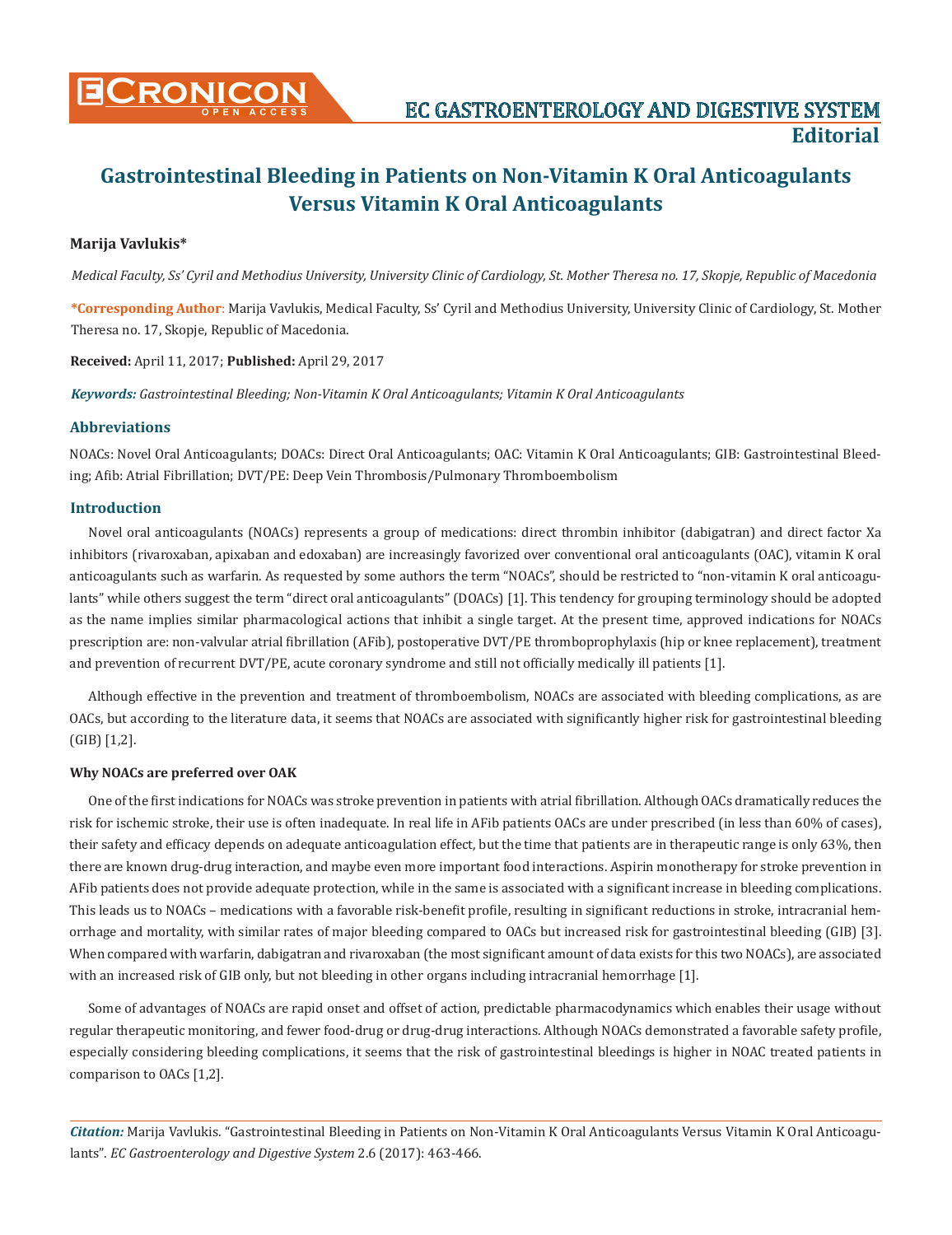#### 464

#### **Why are NOACs related to increased risk of gastrointestinal bleeding? - Mechanisms of NOAC-related GIB**

The pathogenesis of GIB in NOACs is dual, first there is a systemic anticoagulant effect, and then, there is local – topical effect such as inhibition of GI mucosal healing, direct caustic injury and incomplete absorption (with increased topical anticoagulant effect). For example, dabigatran etexilate is specific in his structure with the tartaric acid in his molecule that cause direct caustic injury. When compared with warfarin, dabigatran and rivaroxaban are associated with an increased risk of GIB only [1,4].

The sites of GIB are different for individual NOACs. In contrast to the usual pattern observed with OACs, aspirin or non-steroidal antiinflammatory drugs (NSAIDs) where upper GIB predominates [5], lower GIB accounted for 53% of major GIB seen in dabigatran users in the RE-LY trial [6]. One possible explanation is the fact that there is incomplete absorption of the active NOACs in the upper GI tract with resulting increased availability of dabigatran to the lower GI tract, and topical effect on intestinal mucosa that leads to bleeding, especially in the presence of pre-existing lesions. On the other hand, the bioavailability of warfarin is more than 95%, and non-absorbed warfarin does not have any topical effect. Upper GIB are more common among rivaroxaban users (76% vs 24% for lower GIB), while the risks of upper and lower GIB were comparable with high-dose edoxaban (60 mg daily) [1].

Other important element for risk of GIB is the dosing [1]. Rivaroxaban and apixaban are administered in active form, and have similar bioavailability, but they differ in the risk of GIB, which may be related to the higher peak level of once-daily dosing of rivaroxaban than the twice-daily dosing of apixaban. Similarly, the once-daily dosing of rivaroxaban may also account for the higher GIB risk observed in the head-to-head comparison of rivaroxaban and dabigatran [7].

#### **Risk of NOAC-related GIB in RCTS as compared to Observational Studies**

It seems that there is a difference in reported rates of GIB in randomized clinical trials (RCTS) as compared with data gathered from observational studies.

Holster performed meta-analysis, which included 75081 patients who received either NOACs or standard care [low-molecular-weight heparin (LMWH), OACs, antiplatelet therapy or placebo]. The total incidence of GIB events was 1.5%, with 89% major GIB (a decrease in hemoglobin ≥ 2 g/dL, a transfusion of ≥ 2 units of packed red cells, necessitating intervention including surgery, or fatal bleeding). Overall, patients treated with NOACs had 1.45 odds ratio (OR) for GIB in comparison to standard care receivers [8].

Comparison between different NOACs gives us insufficient data pointing to dabigatran and rivaroxaban as associated with a higher risk of GIB (OR 1.58 and 1.48, respectively), but not apixaban and edoxaban. But, these are no data from head-to-head comparisons, so it is difficult to conclude at this point [1].

The GIB risk is also associated with the indications for which NOACs are used, and that is directly associated with dose that was used and concomitant therapy. The highest risk of GIB is seen in patients with acute coronary syndrome (OR 5.21), in whom NOACs were coprescribed with antiplatelet agents. GIB risk was not significantly increased in patients receiving NOACs for prevention of VTE after orthopedic surgery and in medically ill patients, which can be explained with the lower dose and shorter duration of the treatment. Among dabigatran receivers only the higher dose (150 mg b.i.d) was associated with a higher GIB risk when compared with warfarin, indicating a dose-related effect. Same effect was present with high-dose edoxaban of 60 mg daily (HR 1.23) [1,4].

He Y., *et al*. performed meta-analyze of observational studies on 117339 NOAC users, either dabigatran or rivaroxaban. The pooled incidence rates of GIB were 4.5 per 100 patient-years and 7.18 per 100 patient-years for dabigatran and rivaroxaban, respectively. Compared with warfarin, dabigatran led to relative risk (RR) 1.21, for GIB, while rivaroxaban did not demonstrate a significant increase in risk [1,9]. In head-to-head comparative observational study for non-valvular AFib rivaroxaban was found to be associated with a higher risk of major GIB compared with dabigatran (150 mg b.i.d) [hazard ratio (HR) 1.40] [4,10].

*Citation:* Marija Vavlukis. "Gastrointestinal Bleeding in Patients on Non-Vitamin K Oral Anticoagulants Versus Vitamin K Oral Anticoagulants". *EC Gastroenterology and Digestive System* 2.6 (2017): 463-466.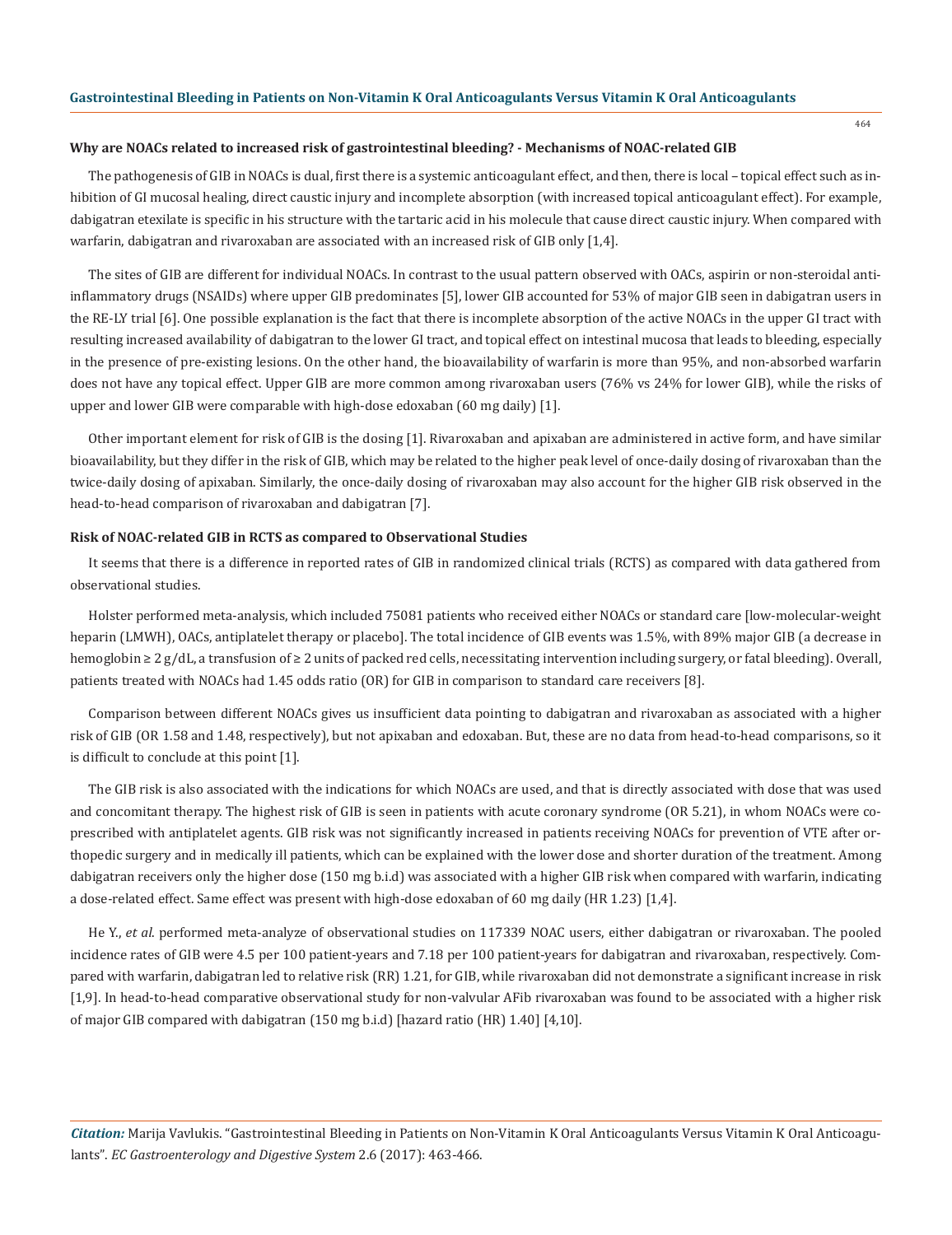## **Gastrointestinal Bleeding in Patients on Non-Vitamin K Oral Anticoagulants Versus Vitamin K Oral Anticoagulants**

465

Contrary to the postulated, the risk of GIB was slightly lower in observational studies when compared with that reported in RCTs. This can be explained: RCTs are recruiting patients with more severe risk profile, while doctors in real life are more careful in selecting patients for NOACs [1].

Observational study of Abraham., *et al*. demonstrated that the risk of GIB associated to NOACs was similar to that for warfarin. Caution should be used when prescribing novel oral anticoagulants to older people, particularly those over 75 years of age. As additional risk factor that have to be taken in consideration when deciding to prescribe NOACs are: patients age (advanced age increases the GIB risk), the amount of comorbidities, especially uncontrolled hypertension, diabetes, congestive heart failure, history of stroke or thromboembolism, previous GIB, or Helicobacter pillory presence, uncontrolled usage of NSAIDs, antiplatelet, steroids and selective serotonin reuptake inhibitors, alcohol consumption, hepatic and renal function and HAS-BLED score [11].

On the other side in the real-life situations doctors are prescribing gastroprotective medications such H2 blockers or proton pump inhibitors. Prevention of NOAC-related GIB includes proper patient selection, using a lower dose of NOACs, especially in patients with liver and renal impairment, correction of modifiable risk factors, and prescription of gastroprotective medications [1].

#### **Conclusion**

Compared with warfarin, there is a higher risk of GIB for high-dose dabigatran (150 mg b.i.d), rivaroxaban and high-dose edoxaban (60 mg daily). Reviewing the indications of NOACs and prescribing a particular NOAC on an individual basis are therefore of utmost importance.

Whenever prescribing NOACs, physicians should carefully review the indications and appropriate dosage, as well as balancing the risks and benefits. Patients that have indication for receiving these medications and in the same time have an increased risk of GIB should be advised to undertake preventive measures to reduce the risk of GIB. Prevention of NOAC-related GIB includes proper patient selection, using a lower dose of certain NOACs in patients with renal impairment, correction of modifiable risk factors, and prescription of gastroprotective medications.

## **Conflict of Interest**

I declare no conflict of interest regarding this manuscript.

## **Bibliography**

- 1. Cheung KS and Leung WK. "Gastrointestinal bleeding in patients on novel oral anticoagulants: Risk, prevention and management". *World Journal of Gastroenterology* 23.11 (2017): 1954-1963.
- 2. Ahmed Z., *et al*. "Novel Oral Anticoagulants for Venous Thromboembolism with Special Emphasis on Risk of Hemorrhagic Complications and Reversal Agents". *Current Drug Therapy* 11.1 (2016): 3-20.
- 3. Rossini R., *et al*. "Why NAO: Know How. Why and how to choose the new oral anticoagulant in cardiological clinical practice". *Giornale Italiano di Cardiologia (Rome)* 16.3 (2015): 161-174.
- 4. Kunduz A., *et al*. "Patient Taking a Novel Oral Anticoagulant Presents with Major GI Bleeding". *Journal of Atrial Fibrillation* 8.3 (2015): 1218.
- 5. Lim YJ and Yang CH. "Non-steroidal anti-inflammatory drug-induced enteropathy". *Clinical Endoscopy* 45.2 (2012): 138-144.
- 6. Eikelboom JW., *et al*. "Risk of bleeding with 2 doses of dabigatran compared with warfarin in older and younger patients with atrial fibrillation: an analysis of the randomized evaluation of long-term anticoagulant therapy (RE-LY) trial". *Circulation* 123.21 (2011): 2363-2372.

*Citation:* Marija Vavlukis. "Gastrointestinal Bleeding in Patients on Non-Vitamin K Oral Anticoagulants Versus Vitamin K Oral Anticoagulants". *EC Gastroenterology and Digestive System* 2.6 (2017): 463-466.